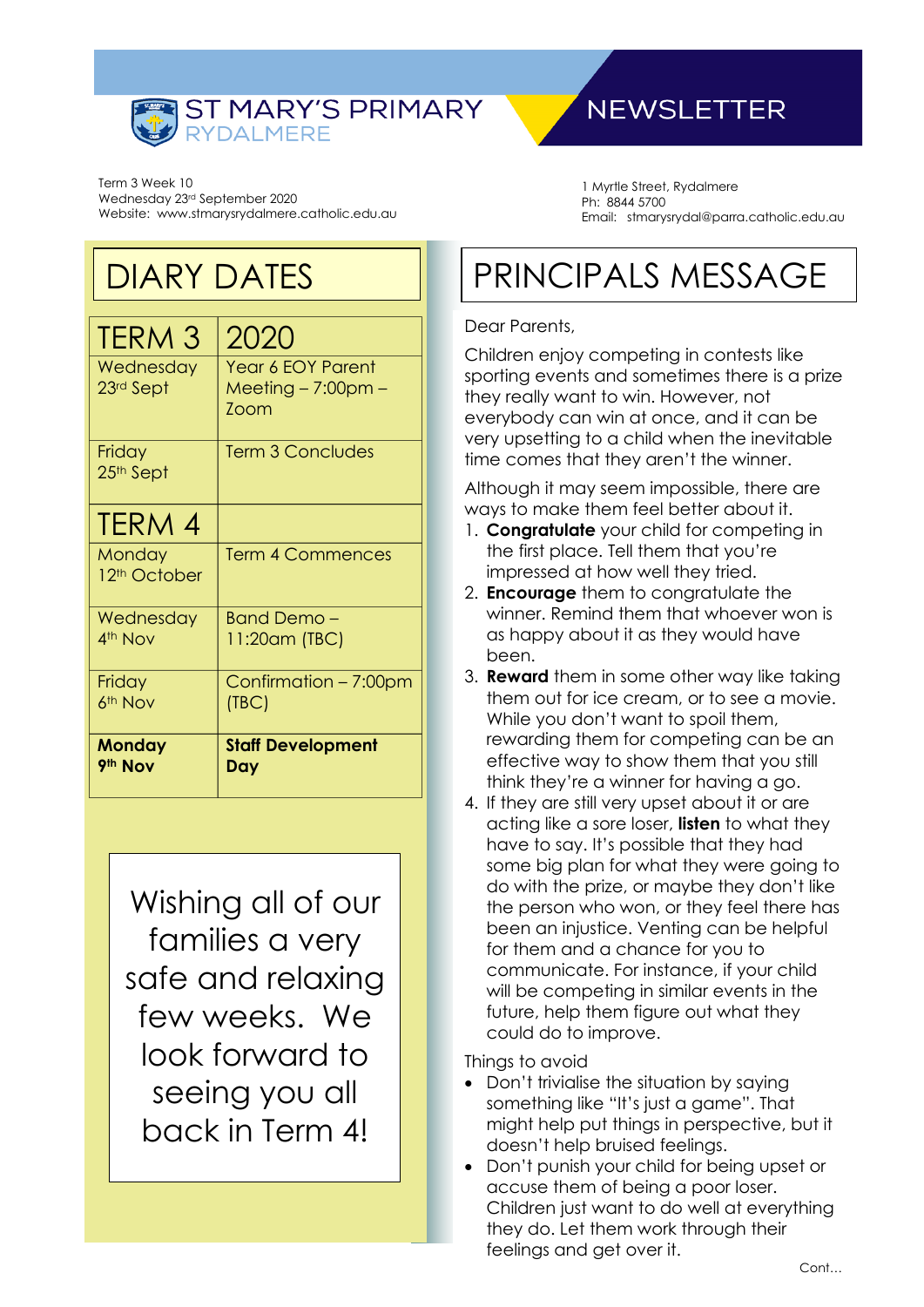### St Mary's Newsletter….

### Cont…

Don't lose sight of the fact that it's not bad to lose. Losing teaches many valuable lessons. Everyone can't be a winner every time and children need to learn this. Helping them through a defeat will help them face the next challenge with confidence they can cope with the outcome.

Have a safe and happy week and enjoy the holidays when they arrive. Stay safe!

Peace and best wishes

Richard Blissenden PRINCIPAL

#### **P&F AGM ELECTIONS**

Congratulations to the following parents who were elected to the P&F Executive or Committee at last night's meeting for the 2020/2021 year:

| President:<br>Vice President:<br>Treasurer:                          | Anthony Ellard<br><b>Alex Quinn</b><br>Erin Dowdell |
|----------------------------------------------------------------------|-----------------------------------------------------|
| Secretary:                                                           | Katy Noone                                          |
| Social                                                               |                                                     |
| Co-ordinators:                                                       | Kelly Lambert &<br>Jenny Hayes                      |
| Mother's & Father's                                                  |                                                     |
| Day Stall                                                            |                                                     |
| Co-ordinators:                                                       | Katy Noone &                                        |
|                                                                      | Caterina Cipri                                      |
| Class Parent                                                         |                                                     |
| Co-ordinator:<br>School Rep for PRC: Melissa Lewis<br>Clothing Pool: | Vanessa Craze<br>Suzie Hanna                        |

Congratulations!

#### J *BIRTHDAY CELEBRATIONS*

*Chad C*

*Olivia M*

*Carey K*

*September 23 Keira D September 24 Leaonard M*

*September 25 Harry G*

*September 26 Robert F*

*September 27 Jessica A September 28 Christina L September 29 Arianna A October 1 Chantelle G*

*October 3 Nivaan S October 6 Phillip S*

*October 10 Xavier C*

*October 11 Angelina B October 13 Grace H*

*October 14 Isabella C*

*October 15 Zia K October 16 Ruby N*

*October 17 Alexander J*

*October 18 Paris S October 19 Tia Z*

*October 2 Paige H Daniel L October 7 Finnbar M Nicholas F Max G Theo M Isabella C*

*Stella N Paige B Jackson N Gabriella L Olivia W Qiuchi Z Alessandro B*

*October 20 Amelia P Ariya S Amandi D*

*Isla B*

*We would like to wish all of these children a very happy birthday!!*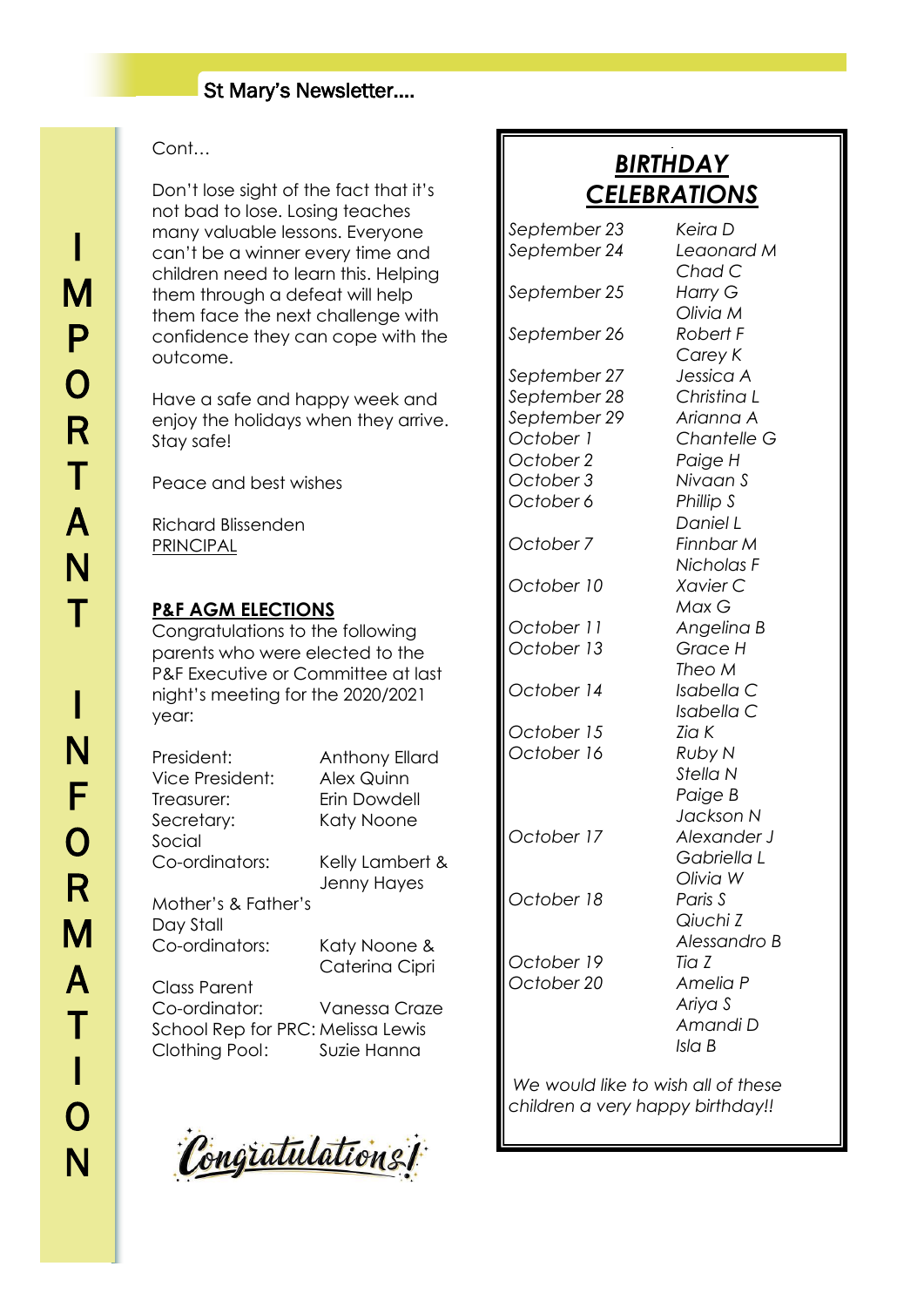# FROM MR BLISSENDEN…

### **WELLBEING & WELCOME TO TERM 4 DAY 1 ACTIVITY**

As part of our Wellbeing Strategy for students, as a stimulus for writing and just for a bit of fun, all students are invited to bring their "Stuffed Toy Pet" to school for the first day of Term 4. Small or large, big or tall we welcome them all…but please remember your child will need to 'care' for their stuffed toy pet for the day and then remember to take it home that afternoon!

#### **WELCOME TO KINGAL**

Kingal is our new Crossing Supervisor. Kingal supervisors the crossing before and after school. The addition of a Crossing Supervisor is a great safety improvement for our school. Kingal commenced last week after our first supervisor was promoted to a senior role in the RMS.

#### **STAFF DEVELOPMENT DAY 9/11/20**

Our staff will be engaged in a Full day of Professional Learning on Monday 9th November and there will not be any school for the students. OSHC will operate that day if you require supervision for your child.

#### **COVID-19 CONTINGENCY PLANS**

While community transmission rates are low at the moment in NSW, our school is well prepared in the event that we need to close the school. A reminder that we have plans including 'School Closure Collection Procedures', 'Remote Learning – iLearn@Home', 'Contract Tracing' and 'Deep Cleaning Checklists'. We hope we do not have to use any of these plans, but they are there if we need them. We are expecting an update from NSW Health regarding what schools can and cannot do during Term 4. In the meantime, we will continue with all our current procedures including additional cleaning, bringing your own drinks bottles and staggered dismissals. We will update families with any new information as it becomes available.

### **CHANGES TO FAMILY LEVY**

We have been advised by Catholic Education, Diocese of Parramatta that your school fee statement may look a little different next year. You will notice that the Resource Fee has increased and there is no longer a Family Levy as the Family Levy and Resource Fee have been merged. In the majority of cases this has little or no impact. For families with 3 or more students there will be a slight increase in the combination of these fees. For 2021 there will be no increase in diocesan tuition fees or the building levy and therefore you will find that the total school fees increase is within the bounds of normal annual increases. Contact the office if you have any questions.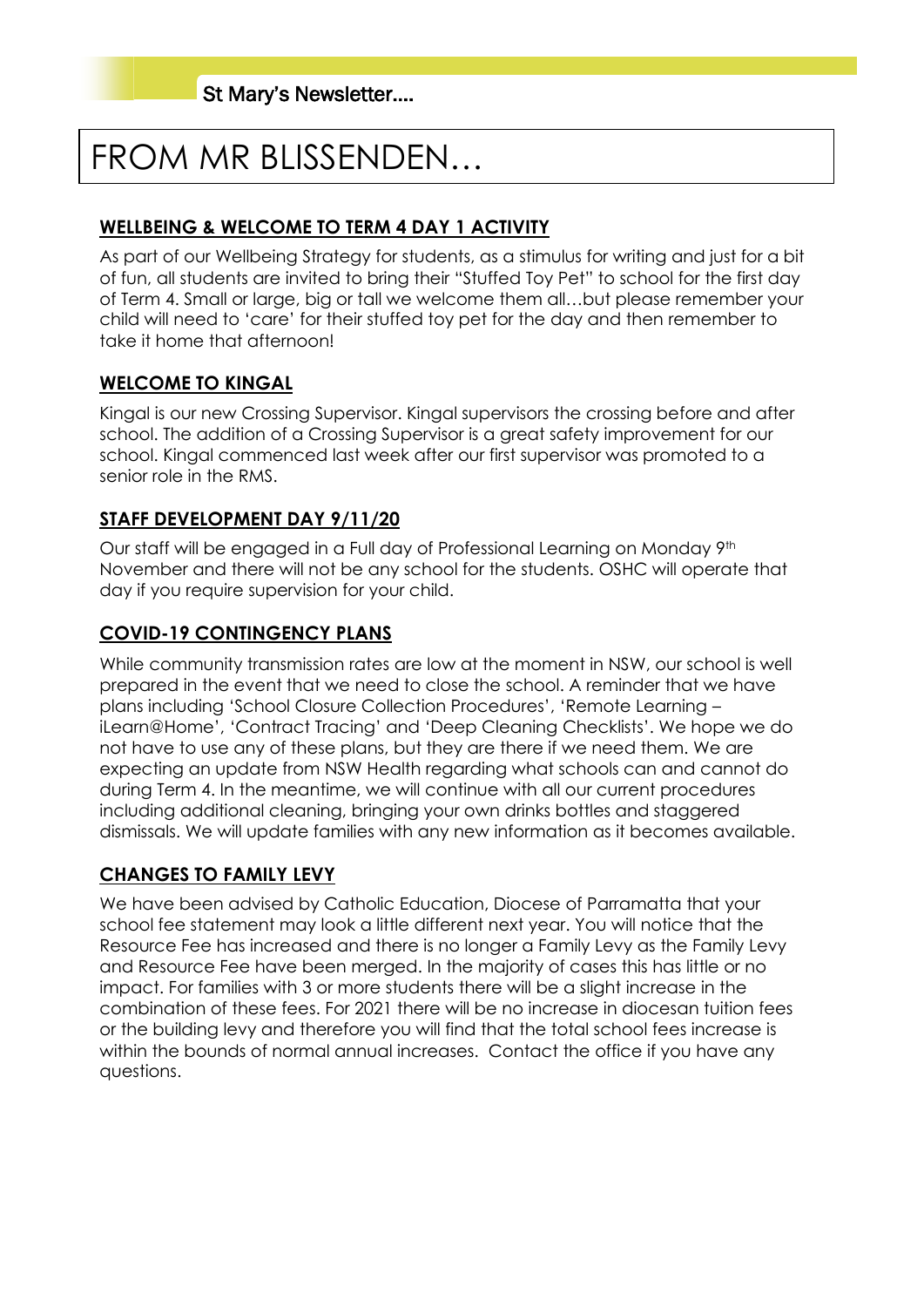### St Mary's Newsletter….

# CONGRATULATIONS…

**Congratulations** – to Eddie A (Yr 5) on winning the Shepard Centre's LEGO challenge as judged by Lego Master's presenter – Hamish Blake. Eddie joined The Shepherd's Centre LEGO challenge. The challenge was 'what hearing means to me'. As he has a brother with a hearing disability, Eddie constructed a life size set of headphones. The video of Hamish announcing the winner was shared at our Virtual Assembly last week. You can watch the video here<https://youtu.be/3JN5QhOjG3I> Here is a photo of the creation. Congratulations Eddie!



### **PRINCIPAL AWARDS TERM 3 – WEEK 10**

| ΚB   | Evelyn B & Benjamin Y     |
|------|---------------------------|
| KGT  | Maya R & Ella McN         |
| 1 A  | Ava A & Siyun K           |
| 1D.  | Oscar G & Alyssa M        |
| 2FM  | Nathan D & Jerome S       |
| 2RM  | Fva C. & Alexia J         |
| 3G   | Samuel J & Majella C      |
| ЗJ   | Gabriele N & Noah C       |
| 4D   | Michael K & Caleb F       |
| 4R   | Thomas L & Brody N        |
| 5F   | William S & Sebastian J   |
| 5K   | Nathaniel N & Aren S      |
| 6К   | Elizabeth S & Alexander T |
| 61 V | Tucas E& Leiden T         |
|      |                           |

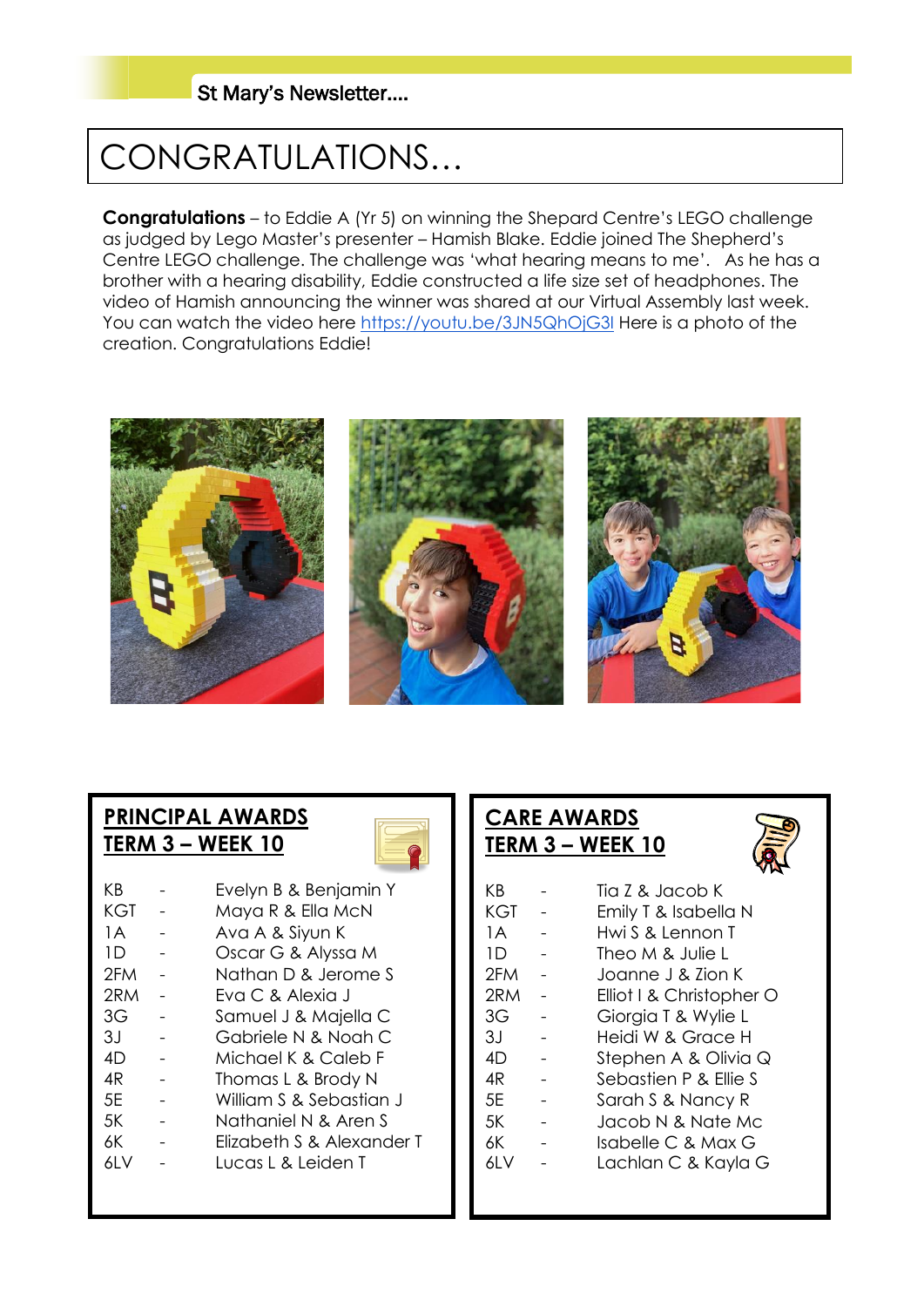# PRINCIPALS REPORT TO P&F TERM 3…

At our Zoom P&F I shared the following as part of my report:

#### • **COVID-19 Updates**

- o Thank you for all your support with our procedures and restrictions it is appreciated
- o No changes currently
- o NSW Health have advised there will be some updates for schools in term 4 but we do not know what these might be as yet
- o All procedures will remain the same until further notice.
- **Term 3**
	- o Solid term of learning
	- o Re-launched the You Can Do It Programme
	- o Missed many of the events and gatherings that make Primary School special
	- o Made the Father's Day draw extra special thanks to the co-ordinators for their efforts with this.
	- o Conscious of Mental Wellbeing of the students introduced a wellbeing event each week for fun / light relief
- **Virtual Coffee and Chats**
	- o Held 4 virtual catch ups 23 parents across 4 sessions
	- o Great feedback and conversations

#### • **Kinder enrolments are being finalised**

- o Strong interest in enrolling
- o Plans for our usual practices to move to the virtual space with
	- Zoom meeting for parents
	- Videos introducing staff, procedures, the way we do things
	- Seesaw class for Kinder 2021

#### • **School Fees in 2021**

- o No increase in School Fees or the Building Levy
- o No Family Levy from 2021
- o Slight reduction in the total for families with one child, slight increase for those with two or more
- **Playground Update**
	- o Work was due to commence on Monday
	- o Builders have been delayed
	- o Site preparation and some demolition will commence on Friday
	- o Work due to take 2 to 3 weeks

#### • **OSHC to move to a COSH in 2021**

- o Work being done all year
- o Letter to families that use the centre already sent
- o Introduction letter being sent home
- Thanks to all of the 2019/2020 committee for your work although we missed many events this year, we did hold some including our welcome community event. Thank you for your support.